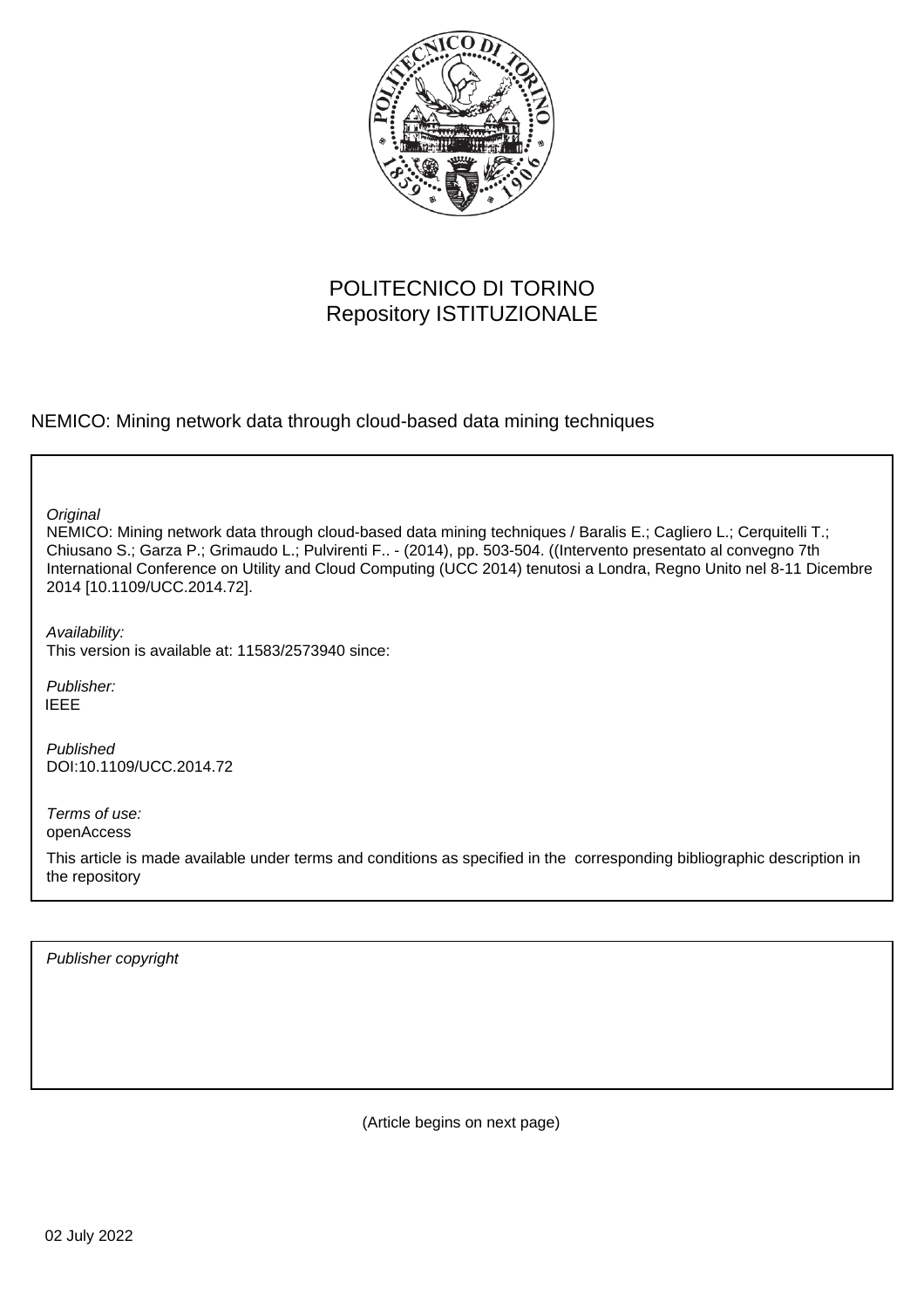# NEMICO: Mining network data through cloud-based data mining techniques

Elena Baralis, Luca Cagliero, Tania Cerquitelli, Silvia Chiusano, Paolo Garza, Luigi Grimaudo, Fabio

Pulvirenti Dipartimento di Automatica e Informatica

Politecnico di Torino - Torino, Italy

Email: *{*name.surname*}*@polito.it

#### Abstract

Thanks to the rapid advances in Internet-based applications, data acquisition and storage technologies, petabytesized network data collections are becoming more and more common, thus prompting the need for scalable data analysis solutions. By leveraging today's ubiquitous many-core computer architectures and the increasingly popular cloud computing paradigm, the applicability of data mining algorithms to these large volumes of network data can be scaled up to gain interesting insights. This paper proposes NEMICO, a comprehensive Big Data mining system targeted to network traffic flow analyses (e.g., traffic flow characterization, anomaly detection, multiple-level pattern mining). NEMICO comprises new approaches that contribute to a paradigm-shift in distributed data mining by addressing most challenging issues related to Big Data, such as data sparsity, horizontal scaling, and parallel computation.

# I. INTRODUCTION

Important issues in network traffic analysis are communication profiling, anomaly or security threat detection, and recurrent pattern discovery. Traffic analyses are commonly performed on: (i) packet payloads, (ii) traffic metrics, or (iii) some statistical features computed on traffic flows. A significant research effort has been devoted to the application of data mining techniques to network traffic analysis. The proposed approaches address the discovery of significant correlations among data [1], the extraction of kowledge useful for prediction [2], and the clustering of network data with similar properties [3]. However, due to the continuous growth in network speed, petabytes of data may be transferred through a network every day. These "big data" collections stress the limits of existing data mining techniques and thus they set new horizons for the design of innovative data mining approaches.

The goal of this work is to design and develop a comprehensive system which provides cloud users with a variety of network analytics services. More specifically, this paper presents NEMICO (NEtwork MIning in the ClOud), a data mining system focused on efficiently discovering interesting knowledge from Big network datasets by means of distributed approaches. NEMICO consists of a series of distributed MapReduce jobs running in the cloud. Each job performs a different step of the knowledge discovery process, ranging from network data acquisition to knowledge exploitation.

1

The research leading to these results has received funding from the European Union under the FP7 Grant Agreement n. 619633 (Integrated Project "ONTIC")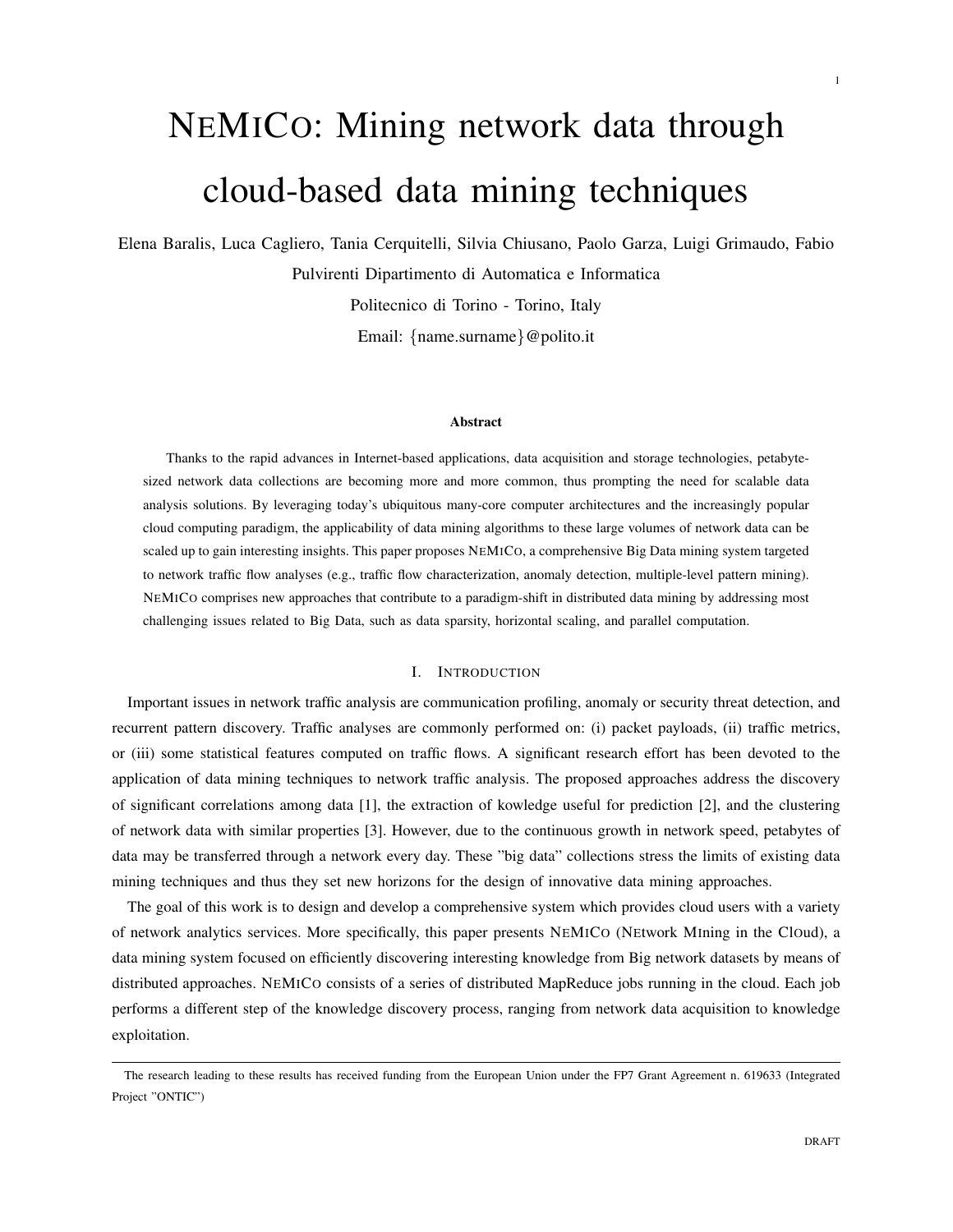

#### Fig. 1. Architecture of NEMICO

#### II. THE NEMICO ARCHITECTURE

The building blocks of the NEMICO architecture are shown in Figure 1. The system has been thought to support the integration of a variety of data mining algorithms, including supervised approaches (e.g., classification and regression algorithms) and unsupervised ones (e.g., association rule mining, clustering).

The NEMICO architecture consists of a series of distributed jobs running in the cloud, which cover all the steps of the knowledge discovery process from network data. Each job takes as input the result of one or more preceding jobs and it performs a specific step of the network data mining process. Currently, each job is performed by one or more MapReduce tasks running on a Hadoop cluster.

## *A. Data acquisition*

NEMICO acquires massive amounts of network traffic measurements through passive traffic sniffing. A passive probe located on the Internet access link of an edge network is exploited to acquire incoming and outgoing packets flowing on the link. Traffic monitoring is performed by Tstat [4], a tool that allows users to collect network and transport layer measurements. The acquired datasets consist of a set of records, each one corresponding to a different TCP flow. To ensure measurement reliability, only the TCP flows that last more than ten packets (i.e., the long-lived flows) are considered.

NEMICO stores the collected network traffic data in an HDFS distributed file system. It can successfully acquire and handle all the network measurements provided by Tstat (i.e., the Round-Trip-Time (RTT) observed on a TCP flow, the class of application layer service (e.g., HTTP,VIDEO) assigned by Tstat).

# *B. Data preparation*

To suit the raw data to the subsequent data mining step some established data preprocessing steps are applied to the raw network traffic measurements. A brief description of the main data preparation steps is given below.

Discretization. Discretization concerns the transformation of continuous values into discrete ones. Since some data mining algorithms are unable to cope with continuously valued data, measurement values are discretized prior to running the algorithms. The discretization step can be performed either automatically by using established techniques [5] or semi-automatically by partitioning continuous value ranges into appropriate bins based on the prior knowledge about the measurement domains.

Data conversion. Since most algorithms are designed to handle only a subset of specific data formats, data conversion entails the transformation of the raw data into the expected data format. For example, most association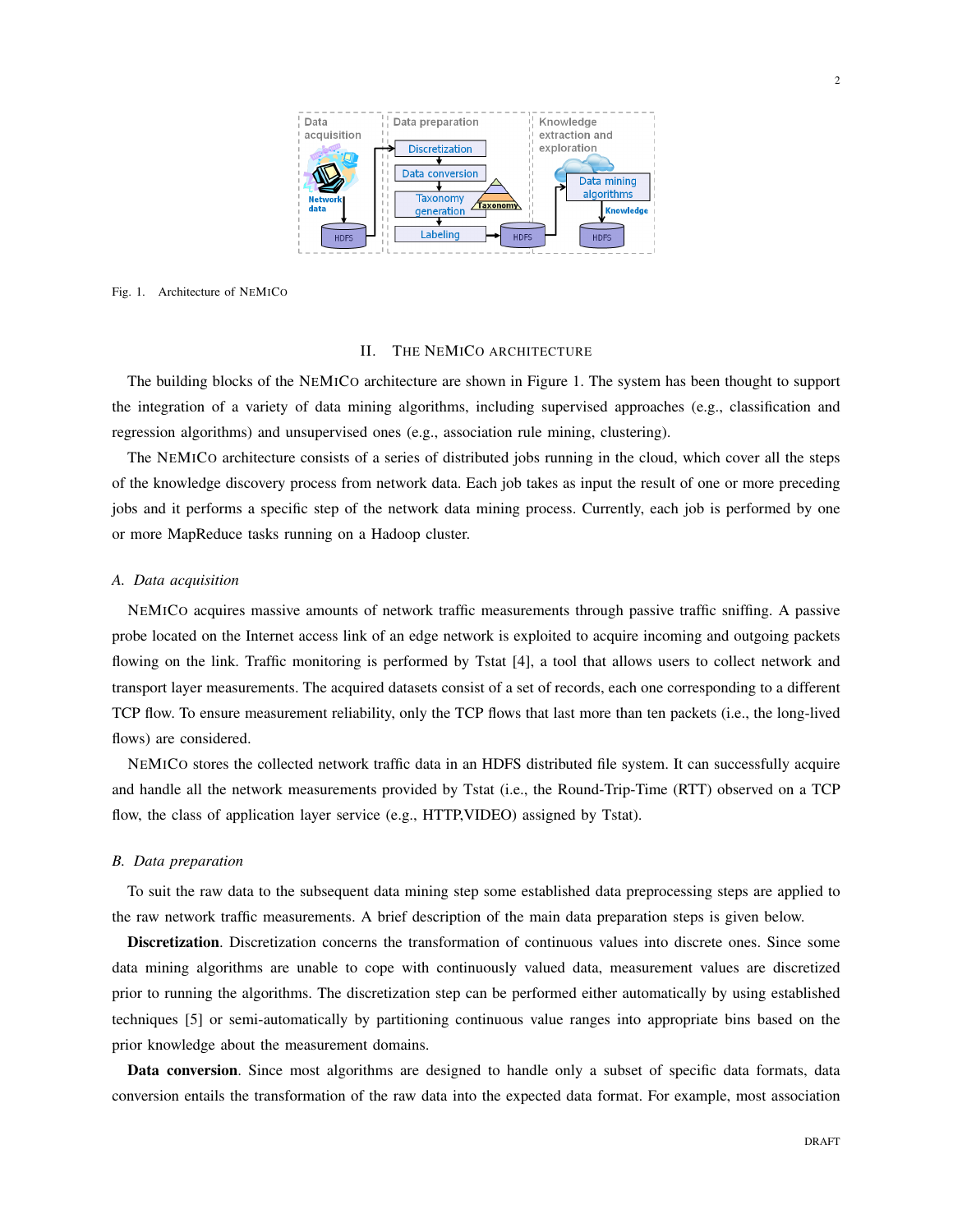rule mining algorithms are designed to cope with transactional data [5]. Hence, to successfully apply association rule mining algorithms the acquired data have to be tailored to the transactional data format.

Taxonomy generation. The data mining process can be driven by semantics-based models (e.g., taxonomies or ontologies). These models are used to enrich the source data with multiple-level or multi-faceted information. For example, a taxonomy consists of set of is-a hierarchies built over the data attributes, which can be exploited to aggregate specific data values (e.g., the TCP ports) into meaningful higher-level categories. Since many data mining algorithms (e.g., [6]) allow pushing taxonomy-based information into the extraction process, NEMICO supports both the automatic taxonomy inference over a subset of specific network data attributes (e.g., port number, packet number) and the semi-automatic taxonomy construction.

Labeling. Supervised data mining techniques (e.g., classification) require the labeling of one data attribute as class label. Hence, if the data mining process comprises supervised analyses domain-experts have to specify the class attribute.

The current implementation of NEMICO includes a first implementation of all the described activities as map jobs.

### *C. Knowledge extraction and exploration*

Knowledge extraction entails the application of data mining algorithms to find implicit, previously unknown, and potentially useful information from large volumes of network data. NEMICO comprises novel data mining algorithms that contribute to a paradigm-shift in distributed data mining. The analytics algorithms entail (i) discovering underlying correlations among traffic data (e.g., multiple-level associations among data equipped with taxonomies), (ii) grouping traffic flows with similar properties (e.g., clustering), and (iii) extracting models useful for prediction (e.g., classification, regression). The proposed algorithms are designed to address the following open issues.

*Sparse data distribution.* Since Big data collections have large cardinality and/or a high number of dimensions, they are usually characterized by an inherent sparseness. Aimed at addressing this issue, we propose incremental algorithms that are able to cope with result refinement over different incremental runs and that scale by adapting to new data without the need for re-analyzing the entire dataset.

*Algorithm optimization*. Most data mining algorithms are poorly optimized for cloud computing environments. Conversely, our algorithms have specifically been designed to scale in massively parallel computing environments.

*Horizontal scalability.* To apply the data mining techniques to petabyte-scale network traffic datasets, NEMICO integrates advanced analytics algorithms (e.g., association rule mining) with horizontally scalable approaches, such as those based on Map Reduce and shared columnar storage backends.

The current implementation of NEMICO comprises Hadoop-based data mining algorithms focused on the extraction of interesting and multiple-level correlations among network data (i.e., association rules [7] and misleading multiple-level patterns [6]). To make the results manageable for manual inspection the extracted patterns can be ranked according to established quality measures [5] to select top-k interesting ones or categorized into semantically related groups (e.g., all patterns related to a specific class of service). Both input data and generated knowledge are stored in an HDFS file system.